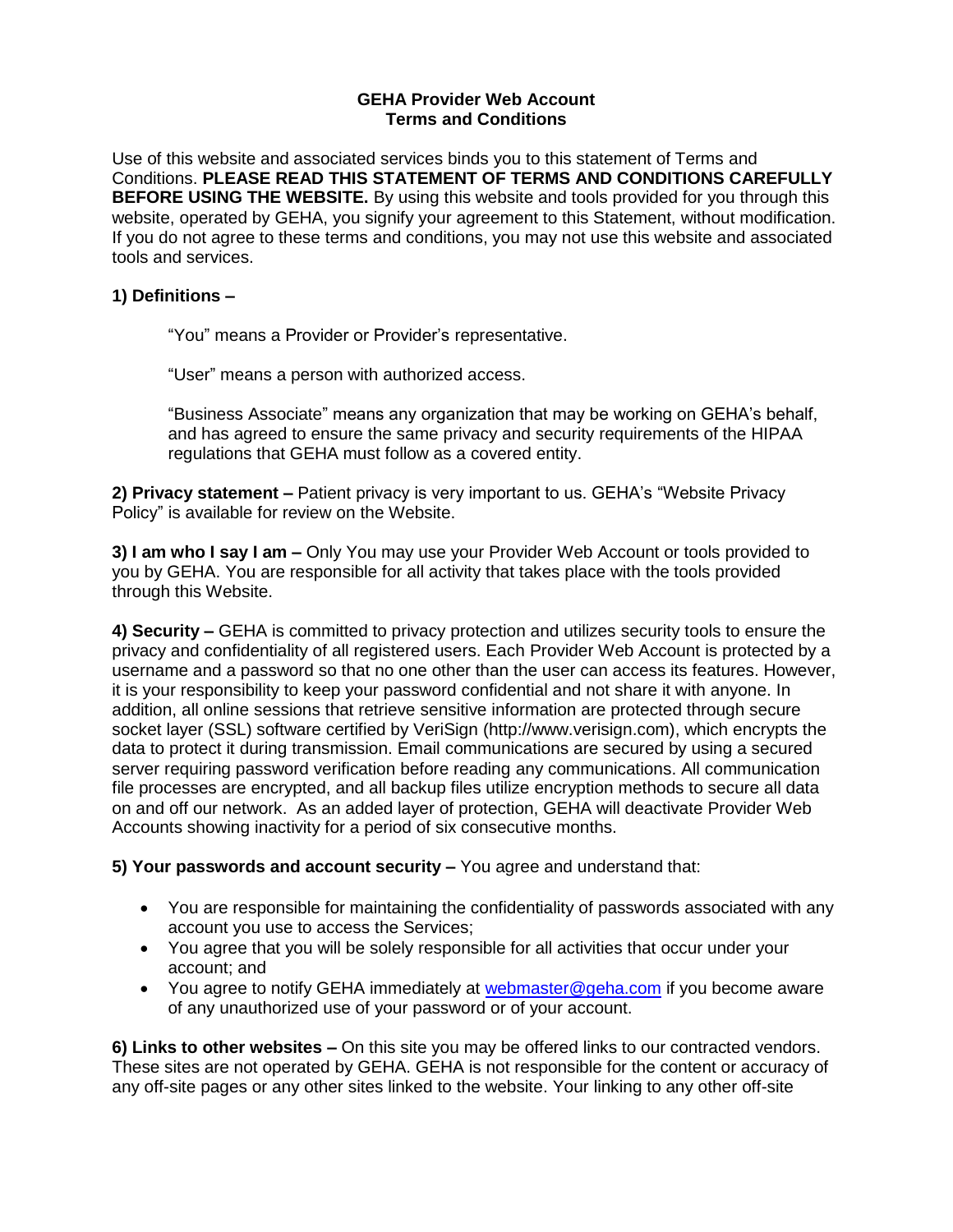pages or other sites is at your own risk and is subject to the terms and conditions of use of such sites.

**7) Modification of Statement –** GEHA may cancel, suspend or change this Service Agreement at any time at our discretion by posting new applicable terms and conditions. If you do not agree to the changes, then you must stop using the Service. If you do not stop using the Service, then your use of the Service will continue under the changed Service Agreement.

**8) Legal jurisdiction –** This Statement shall be governed by and construed in accordance with the laws of the State of Missouri, without giving effect to its conflict of laws, provisions or your actual state or country of residence. If any provision of this Statement shall be unlawful, void or for any reason unenforceable, then that provision shall be deemed severable from this Statement and shall not affect the validity and enforceability of any remaining provisions. You may not transfer your rights to access the website. This Statement constitutes the entire agreement between the parties relating to the subject matter herein.

**9) Notices will be electronic –** Any notice regarding your Provider Web Account or tools provided by our Business Associates that we send you will be sent electronically. It is important to maintain your current email address on file.

**10) Limitation of liability –** You expressly understand and agree that GEHA, its subsidiaries and affiliates, and its licensors shall not be liable to you for:

(a) Any direct, indirect, incidental, special consequential or exemplary damages that may be incurred by you, however caused and under any theory of liability. This shall include, but not be limited to, any loss of profit (whether incurred directly or indirectly), any loss of goodwill or business reputation, any loss of data suffered, cost of procurement of substitute goods or services, or other intangible loss; (b) Any loss or damage that may be incurred by you, including but not limited to loss or damage as a result of:

(i) Any reliance placed by you on the completeness and accuracy of medical information, or as a result of any relationship or transaction between you and sponsor appears on the services;

(ii) Any changes that GEHA may make to the services, or for any permanent or temporary cessation in the provision of the services (or any features within the services);

(iii) The deletion of, corruption of, or failure to store, any content and other communications data maintained or transmitted by or through your use of the services;

(iv) Your failure to provide GEHA with accurate account information;

In no event shall the Company, its officers, directors, employees or affiliates assume any liability to you for any damages, losses, or causes of action, whether in contract, tort (including, but not limited to, negligence) or otherwise, arising out of use of the website. Your use of the website is at your own risk.

This website does not warrant against human and machine errors, omissions, delays, interruptions or losses, including loss of data. GEHA cannot and does not guarantee or warrant that files available for downloading from this website will be free of infection or viruses, worms, Trojan horses or other code that manifest contaminating or destructive properties. THE INFORMATION PROVIDED ON